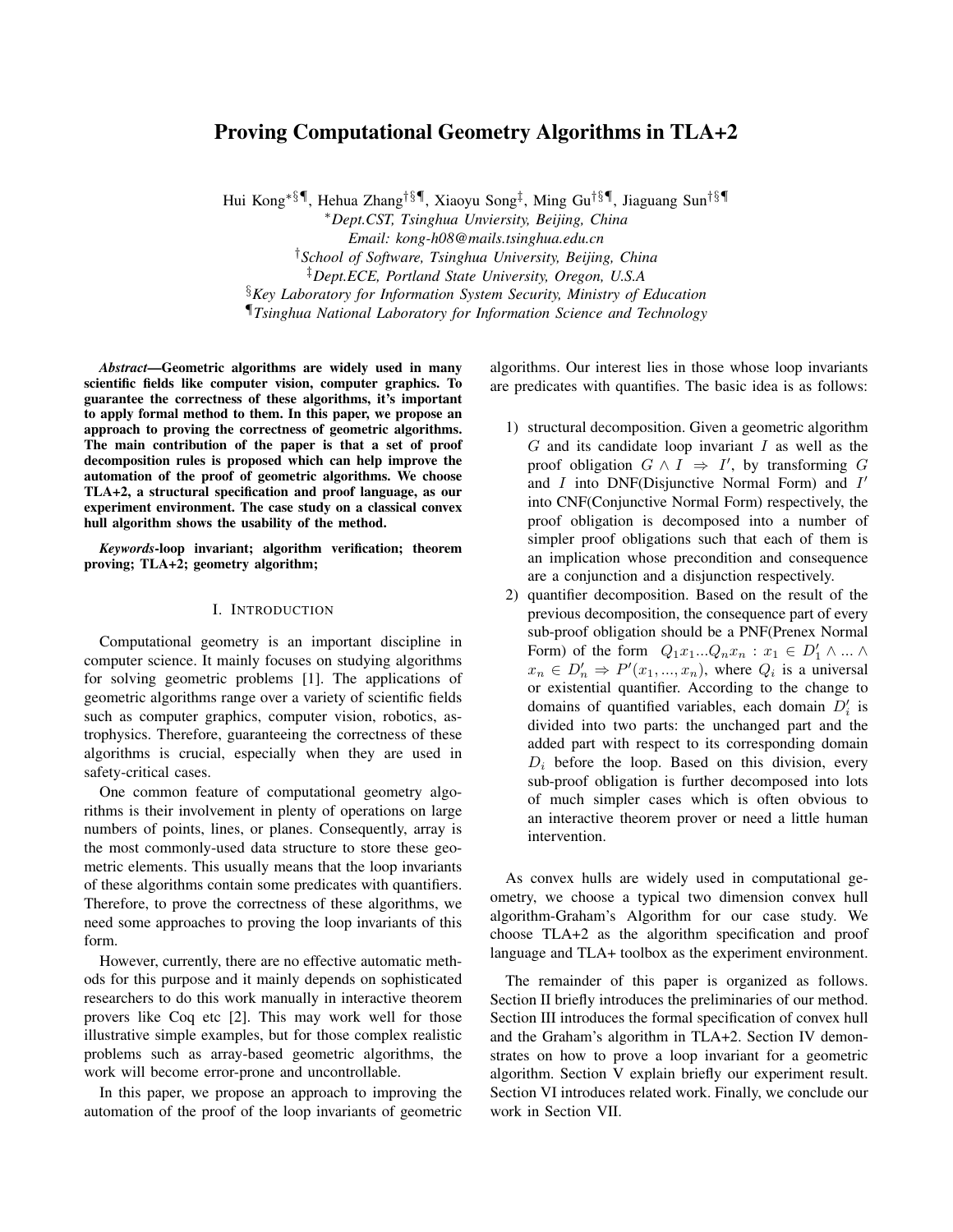## II. PRELIMINARIES

TLA+2 is a formal specification and proof language based on TLA(Temporal Logic of Actions), a logic developed by Leslie Lamport, which combines temporal logic with a logic of actions[3].

TLA+2 is used to describe behaviors and properties of sequential or concurrent systems. System behaviors are usually specified with a standard TLA+ specification:

$$
Init \wedge \Box [Next]_{vars} \wedge L \tag{II.1}
$$

where *Init* is the initial predicate, *Next* is the next state action, *vars* is the tuple of all variables, *L* is a temporal formula that usually specifies a liveness constraint. Next is a disjunction of multiple actions. An action is an expression containing primed and non-primed variables. The meaning of the non-primed variables is the variable's value in current state. The meaning of primed variables is the variable's value in the next state. An action expresses a transition relation.

Generally, important properties of a specification can often be expressed as invariants. Proving that a predicate P is an invariant of a specification means proving the formula

$$
Init \wedge \Box[Next]_v \Rightarrow \Box P \tag{II.2}
$$

It is proved by finding an appropriate state predicate *Inv* and proving the following three formulae [3]:

$$
Init \Rightarrow Inv \tag{II.3}
$$

$$
Inv \wedge [Next]_v \Rightarrow Inv'
$$
 (II.4)

$$
Inv \Rightarrow P \tag{II.5}
$$

## III. SPECIFYING CONVEX HULL AND GEOMETRIC ALGORITHM

## *A. Specifying Convex Hull*

Intuitively, the convex hull of a set of points in the plane is the shape taken by a rubber band stretched around nails pounded into the plane at each point. Formally, we give a slightly different definition from [2] in TLA+2: .

*Definition 3.1:* Let  $P$  and  $S$  be two arrays of points, we say that  $S$  is a convex hull of  $P$  if the following predicate holds,

$$
IsCnvxHull(S, P) \triangleq SubArray(S, P) \land Len(S) \ge 2
$$
  
 
$$
\land Different(S) \land Different(P)
$$
  
 
$$
\land Inside(P, S)
$$
  
(III.1)

where  $SubArray(S, P)$  is an array-based alternative representation to subset, which is defined as follows

$$
SubArray(S, P) \triangleq \forall i : \exists j : i \ge 1 \land i \le Len(S) \land j \ge 1
$$

$$
\land j \le Len(P) \Rightarrow S[i] = P[j]
$$

 $Different(P)$  decides whether all the points in P are different,  $Inside(P, S)$  is used to decide whether all the points of  $P$  lies inside of the polygon formed by  $S$ ,

$$
Inside(P, S) \triangleq \forall i, j : i \ge 1 \land i \le Len(S) - 1
$$
  
\n
$$
\land j \ge 1 \land j \le Len(P)
$$
  
\n
$$
\Rightarrow NotAtRight(S[i + 1], S[i], P[j])
$$
  
\n
$$
\land NotAtRight(S[1], S[Len(S)], P[j])
$$

where  $NotAtRight(A, B, C)$  means C does not lies to the right of the directed line from A to B.

This formal definition will be used to define the postcondition of a convex hull algorithm. Obviously, the postcondition will consist of many predicates with quantifiers which is exactly what we are interested in.

## *B. Specifying Graham's Algorithm*

The pseudo code of Graham's Scan can be found in [4]. We specify it in TLA+2 as follows. Remark that we omit the sort operation in this specification and assume that  $P$ is already sorted, which means that all the points appear strictly counterclockwise around the point  $P[1]$  in the order in which they appear in  $P$ .  $S$  is a stack used to store the resulting convex hull.

```
VARIABLES i, P, S, pc
vars = << i, P, S, pc >Init == /\iota = 3/\S = \langle P[2], P[1] \rangle / \pc = "Lbl_1"\verb|Lbl_l| == /\backslash pc = "Lbl_l"/\ IF (i \leq Len(P))
                THEN /\IF(LeftOf(S[2],S[1],P[i]))
                            THEN \land S' = Push(S, P[i])
                                 / \backslash i' = i + 1ELSE /\backslash S' = Pop(S)
                                  /\ UNCHANGED i
                        /\backslash pc' = "Lbl_1"
                 ELSE /\sqrt{pc'} = "Done"
                        /\ UNCHANGED << i, S >>
          /\ UNCHANGED << P >>
Next == Lb1_1 \ \lor \ (pc = "Done" / \ UnCHANGED vars)Spec == Init / \ [][Next]_vars
PostCondition == IsCnvxHull(S, P)
```
According to the specification, the verification goal "when the algorithm terminates, the point array  $S$  is the convex hull of P" can be formalized in TLA+2 as:

$$
Prop \triangleq pc = "Done" \Rightarrow IsCnvxHull(S, P)
$$

It is regarded as an invariant that should always hold for the specification. As a result, we obtain the final Verification Condition(VC) of the algorithm that corresponds to formula (II.2).

$$
VC \triangleq Init \land \Box[Next]_{vars} \Rightarrow \Box Prop \qquad (III.2)
$$

As explained in Section II, to prove this formula, we need to find and prove an inductive loop invariant that implies this one. Finding a loop invariant is out of the scope of this paper. In the following section, we focus on how to prove a complex inductive loop invariant by the proposed decomposition rules.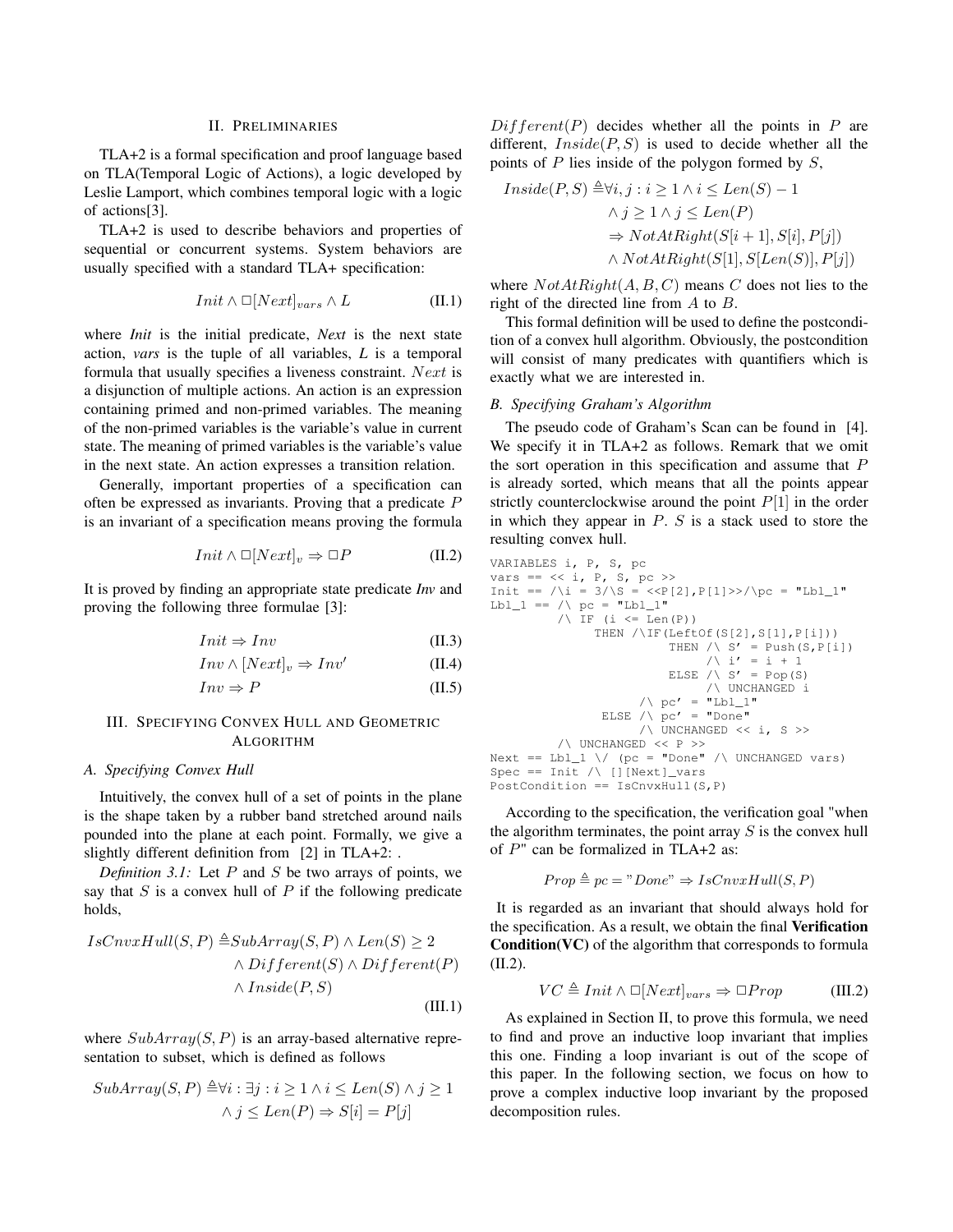#### IV. PROVING GEOMETRIC ALGORITHMS

In this section, we take Graham's algorithm as example to demonstrate on how to prove the correctness of a geometric algorithm. Given a geometric algorithm, we follow the paradigm described by the formulae  $(II.3)$ ,  $(II.4)$ ,  $(II.5)$  to perform the proof procedure.

#### *A. Establishing the Loop Invariant*

A standard method to obtain a candidate loop invariant is replace constants occurring in the postcondition by some variables involved in the loop and then revise the candidate loop invariant according to the failed proof attempt [5]. Inspired by the standard method, we obtain heuristically the initial candidate loop invariant  $IsCnvxHull(S, First(P, i - 1))$  from the postcondition  $IsCnvxHull(S, P)$ , where  $First(P, i - 1)$  means <  $P[1], ..., P[i-1] >$ . Through multiple times of proof attempt and revision, we reach the final loop invariant.

$$
I \triangleq \forall j : j \geq 2 \land j \leq i - 1
$$
  
\n
$$
\Rightarrow (P[j] = S[1] \Rightarrow IsCnvxHull(S, First(P, j)))
$$
  
\n
$$
\land \forall j, k : j \geq 2 \land j \leq i - 1 \land k \geq j + 1 \land k \leq i - 1
$$
  
\n
$$
\Rightarrow (P[j] = S[1] \Rightarrow \neg LeftOf(S[1], P[k], P[i])) \qquad (IV.1)
$$
  
\n
$$
\land i \leq Len(P) + 1
$$
  
\n
$$
\land i = Len(P) + 1 \Rightarrow S[1] = P[Len(P)]
$$
  
\n
$$
\land pc = "Done" \Rightarrow i = Len(P) + 1
$$

According to Definition 3.1, the expansion of the formula (IV.1) consists of a number of predicates with quantifiers. This is a typical form for most geometric algorithms. In the following subsection, we introduce how to prove a loop invariant of this form.

## *B. Decompose Proof Obligation*

According to the paradigm introduced in Section II, the proof of the formula (III.2) is transformed into the proof of the following three formulae  $(II.3)$ ,  $(II.4)$  and  $(II.5)$ .

$$
Init \Rightarrow I \tag{IV.2}
$$

$$
[Next]_{vars} \land I \Rightarrow I'
$$
 (IV.3)

$$
I \Rightarrow Prop \tag{IV.4}
$$

where *Init* and *Next* are defined in the Graham's algorithm specification. The proofs of formula (IV.2) and (IV.4) are relatively intuitive, we don't bother to detail on them. We lay the emphasis on the proof of the formula (IV.3) which is much more complicated due to the existence of numbers of predicates with quantifiers. Regarding this kind of proof obligation, we propose a structure decomposition rule and a quantifier decomposition rule correspondingly for the overall proof structure and the predicates, both of which can be implemented on computer to break a monolithic proof obligation into many simpler cases.

*Rule 4.1:* Structure Decomposition Rule(SDR). For a given a geometric algorithm, let  $Next$  be the next state action and Inv be the candidate loop invariant. Suppose Next has the following  $DNF$  and  $Inv$  has the following DNF and CNF respectively:

$$
Next \triangleq A_1 \vee A_2 \vee \dots \vee A_p
$$
  

$$
Inv \triangleq B_1 \vee B_2 \vee \dots \vee B_q \triangleq C_1 \wedge C_2 \wedge \dots \wedge C_r
$$

then the proof obligation  $[Next]_{vars} \wedge Inv \Rightarrow Inv'$  is equivalent to the following formula:

$$
\forall j, k, l : j \ge 1 \land j \le p \land k \ge 1 \land k \le q
$$
  
 
$$
\land l \ge 1 \land l \le r \Rightarrow (A_j \land B_k \Rightarrow C'_l)
$$
 (IV.5)

According to the rule SDR, by computing the corresponding DNF and CNF of the specification and the loop invariant, a monolithic proof obligation can be broken into  $p \times q \times r$ simpler proof obligations, where  $p$ ,  $q$  and  $r$  are decided by the depth of the expansion of the predicates. In order to control the scale of the generated subproof obligations, the expansion should be performed case by case and layer by layer according to the result of each subproof attempt.

Based on this method, for example, the DNF of Graham's algorithm specification consists of 4 conjunctions (refer to the TLA+2 specification of the algorithm in Section III-B):

- 1)  $A_1 \triangleq pc = "Lbl_1" \land i \leq Len(P) \land LeftOf(S[2], S[1], P[i]) \land$  $S' = Push(S, P[i]) \wedge i' = i + 1 \wedge pc' = "Lbl_1"$
- 2)  $A_2 \triangleq pc = "Lbl_1" \land i \leq Len(P) \land \neg LeftOf(S[2], S[1], P[i]) \land$  $S' = Pop(S) \wedge i' = i \wedge pc' = "Lbl_1"$
- 3)  $A_3 \triangleq pc = "Lbl_1" \land \neg(i \leq Len(P)) \land i' = i \land S' = S \land pc' =$ "Done"
- 4)  $A_4 \triangleq pc = "Done" \wedge UNCHANGED \text{ }vars$

As for the loop invariant  $I$ , the DNF has 1 conjunctions and the CNF has 5 disjunctions in the case of non-expansion. According to the SDR rule, the number of the resulting sub-proof obligations is 20. Among of these subproof obligations, some are fairly trivial and hence can be proved automatically, some need to be further decomposed.

In the following part, we introduce another rule-quantifier decomposition rule. The idea is based on the observation that every combination of the partitions of the domains of the quantified variables reflects a different geometric situation that may require different geometric theorems to prove.

Suppose  $C$  is a formula with the following PNF:

$$
C \triangleq \Gamma \ \vec{s} : \vec{s} \in \vec{S} \Rightarrow P(\vec{s}) \tag{IV.6}
$$

where

$$
\Gamma \triangleq (Q_1, Q_2, ..., Q_n), \ Q_i \in \{\forall, \exists\}, \ \vec{s} \triangleq (s_1, s_2, ..., s_n)
$$
  

$$
\Gamma \ \vec{s} \triangleq Q_1 s_1 : Q_2 s_2 : ... : Q_n s_n
$$
  

$$
\vec{S} \triangleq S_1 \times S_2 \times ... \times S_n \ (i.e. = \prod_{i=1}^n S_i)
$$

Under this definition, the *n*-dimension space  $\vec{S}'$  can be represented as the union of  $2^n$  *n*-dimension subspaces, which can be written as:

$$
\vec{S}' = \bigsqcup_{i=1...n}^{\widehat{S_i} \in {\overline{S_i}, S_i^*}} (\prod_{j=1}^n \widehat{S_j})
$$
 (IV.7)